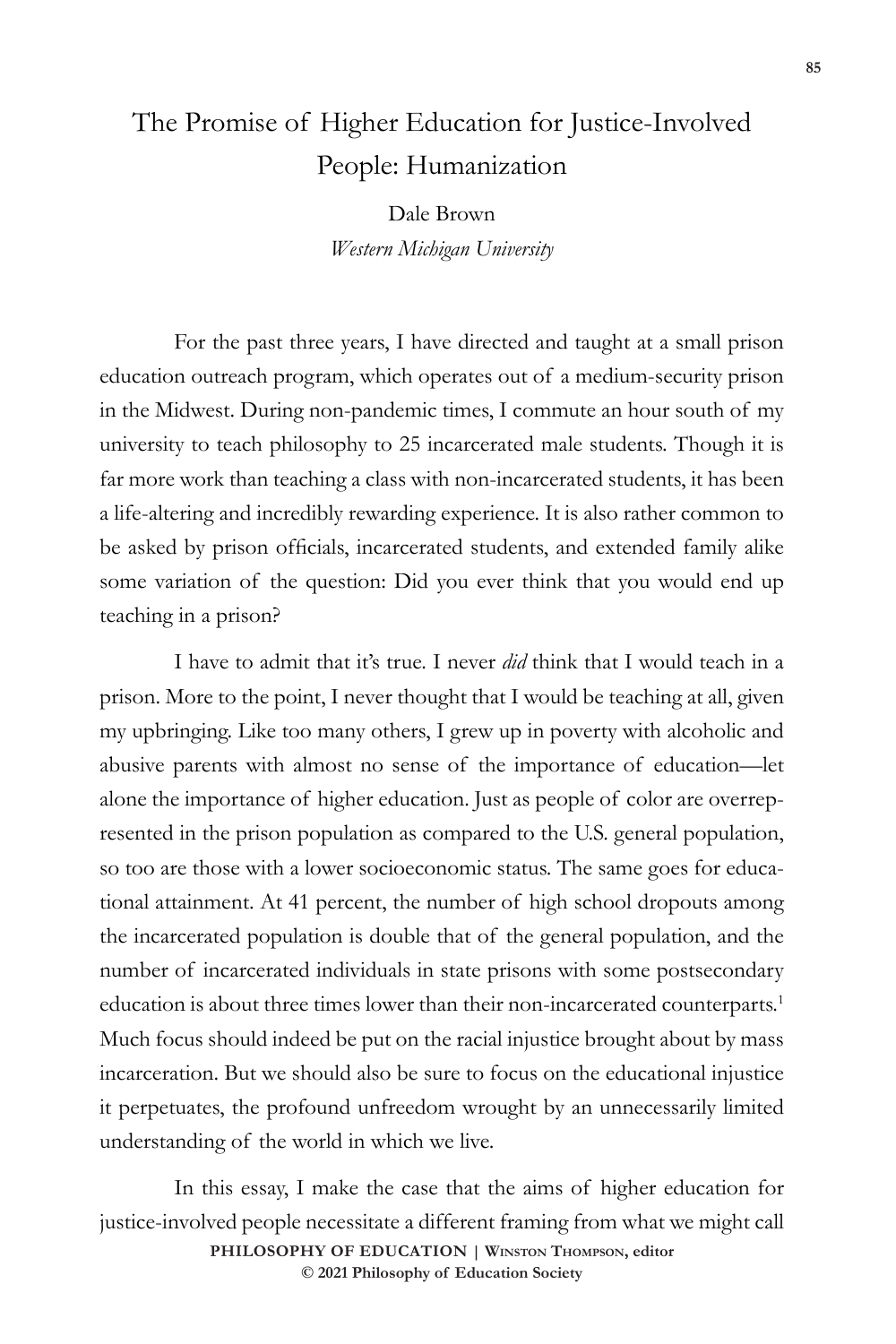"normal" non-carceral aims of higher education, made apparent by the different institutional contexts in which the two take place. Contemporary aims of higher education take for granted that students are actually treated as human beings in the first place. First, I will draw from the literature on aims of higher education meant for non-incarcerated people and consider how they might be enacted in the carceral setting (i.e., jails, prisons, juvenile detention centers, etc.). Second, I take up humanization as a *precondition* of higher education for justice-involved people and sketch out what meeting this precondition might entail. It is under this precondition of humanization that the contemporary aims of higher education may be successfully enacted. Third, I conclude by considering what this might mean for non-incarcerated students in non-carceral settings.

# CONTEMPORARY AIMS FOR HIGHER EDUCATION: THE 4CS

Only in the past decade or two has the conversation about the aims of higher education for justice-involved people shifted away from recidivism (reoffending as to return to jail or prison) as its main aim onto other goods, such as those we take up here.<sup>2</sup> I wish to add to that conversation a survey of the landscape of the aims of higher education from non-carceral educational theorists. Among others, we'll look to Harry Brighouse, Amy Gutman, Danielle Allen, and Martha Nussbaum. Noting a consensus among these contemporary educational theorists around the aims for higher education, I organize this section around four generic categories, which I will refer to as the 4Cs: fostering cognition, cultivating citizenship, preparing for economic contribution, and building character. The authors' individual aims are listed in Table 1.3 We'll explore what the 4Cs have to offer so that we can see the ways in which they might come up short in the carceral context.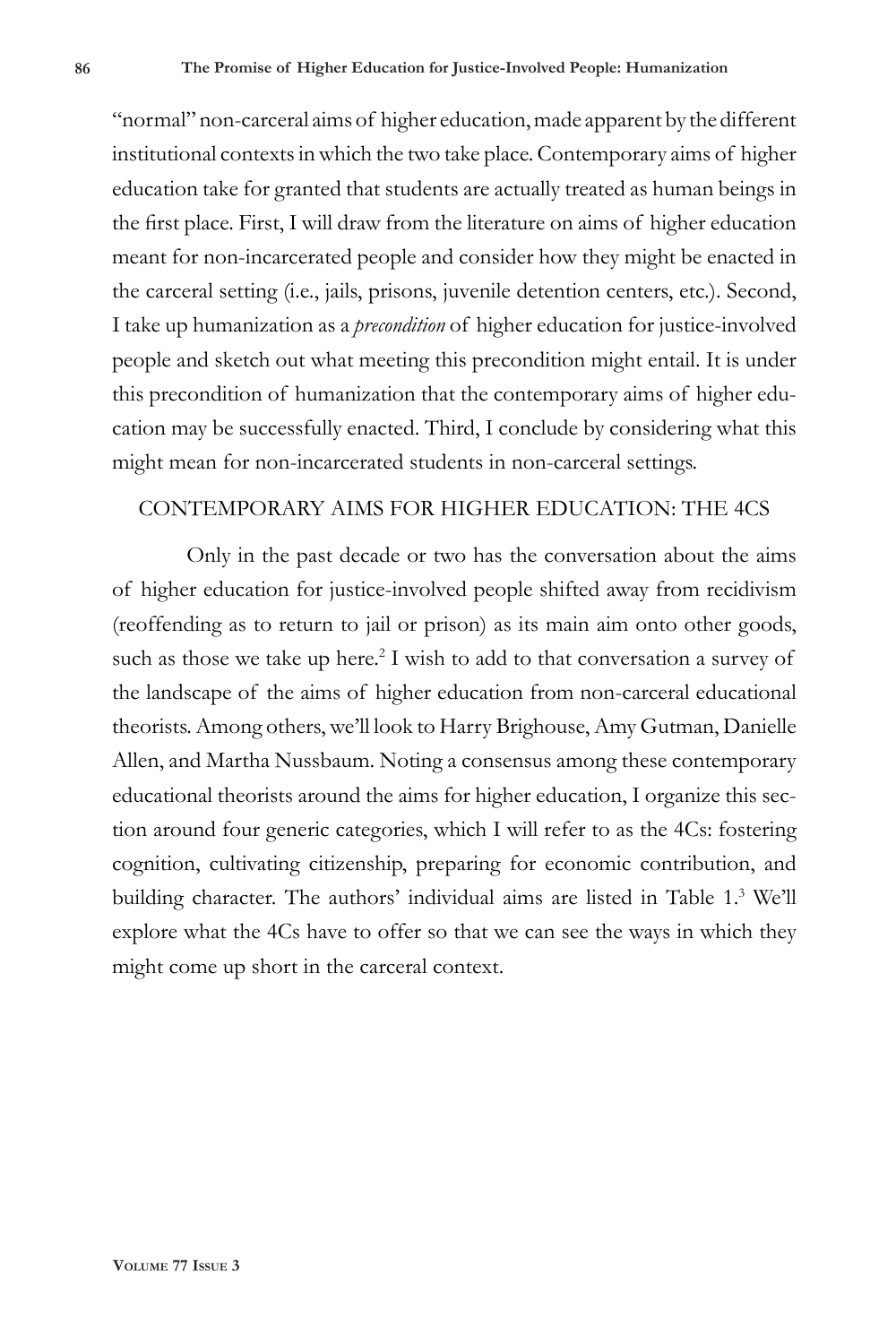| Author/Aim | <b>Fostering Cognition</b>                   | Cultivating    | Economic Con- | Building    |
|------------|----------------------------------------------|----------------|---------------|-------------|
|            |                                              | Citizenship    | tribution     | Character   |
| Brighouse  | self-government                              | creating citi- | economic      | flourishing |
|            |                                              | zens           | participation |             |
| Gutmann    | creative understanding                       | opportunity    | social        |             |
|            |                                              |                | contribution  |             |
| Allen      | creative self-expression<br>and world-making | civic and      | prepare for   |             |
|            |                                              | political      | breadwinning  |             |
|            |                                              | engagement     | work          |             |
| Nussbaum   |                                              | democratic     |               |             |
|            |                                              | citizenship    |               |             |

Table 1. A Breakdown of Some Contemporary Aims of Higher Education

## FOSTERING COGNITION

Life in confinement often consists in unimaginable boredom, with many incarcerated and detained individuals struggling to continue feeling connected with the world as it is occurring outside of their institution.<sup>4</sup> At the risk of stating the obvious, one thing that a proper college education should do is teach students how to think, to cognize.<sup>5</sup> "The primary goal of universities," Amy Gutmann tell us, "is to educate students to understand their world creatively and constructively."6 In the commencement speech version of Gutmann's aim, David Foster Wallace invites us to consider how an education helps us rethink our monotonous life experiences, by applying a mindful awareness which allows us, in short, to appreciate life rather than despise it.<sup>7</sup> Wallace's message becomes particularly salient when considered in the context of carceral higher education, where an educational opportunity might afford one of the few spaces in which—against the backdrop of total institutional control—students are formally exposed to such a skillset. Near the end of one of my courses at the prison, one of the students related to me that participating in the course had given him his first real opportunity to think deeply in years, if not decades.

Along with Gutmann's creative understanding, I take it as more or less uncontroversial that Harry Brighouse's aim of educating for self-government is an expected and important aim of non-carceral higher education. Brighouse's aim depends on the state's intervention in teaching critical thinking and moral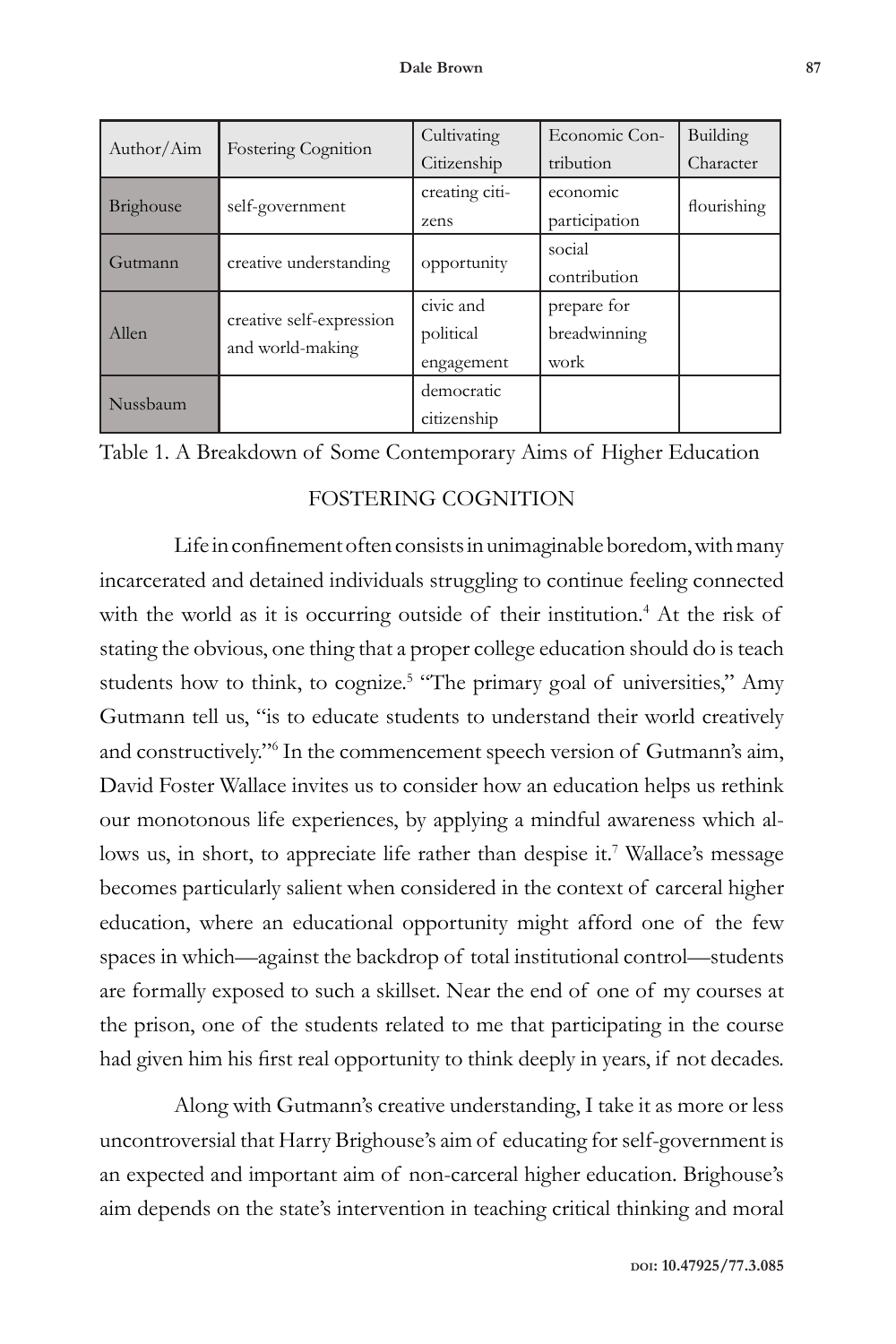deliberation, among other things. His justification is, in part, that students

appear to be deprived of the opportunity to make and act on well-informed and well-thought out judgments about how to live their own lives. In practice, the only feasible way of life for them is the one in which they were raised, whether it suits them or not. In other words, they are deprived of the opportunity to live autonomously.8

I also take it as more or less uncontroversial that corrections officials support this aim to foster a student's cognition only to the slightest degree in practice, even if the particular institution purports to do so in theory. For the deprivation of opportunity of which Brighouse speaks to apply to carceral institutions, we need only substitute in his justification the situation in which "they were raised" with the situation in which "they were confined."

Drawing on Hannah Arendt, Danielle Allen lists as one of the "basic potentialities that should be enacted by education" the aim of creative self-expression and world-making.<sup>9</sup> The basic idea is that, through our actions and speech, we set into motion processes which are both unpredictable and irreversible.10 Connecting to Brighouse's point about autonomy above, the indeterminate nature of how we express ourselves in the context of others is an indication of who we are personally, our uniqueness, our agency.<sup>11</sup> As such, fostering cognition via creative self-expression is an obvious and important goal for higher education for incarcerated students—regardless of whether the student will someday be released. Inherent in this idea, however, is that people actually *are* able to express themselves to a significant degree. We need not dig too deep to discover that the dearth of opportunities for self-expression in the carceral setting is both astounding and complex.12

### CULTIVATING CITZENSHIP

Gutmann's aim of opportunity addresses the general question: who gets to be educated? It largely has to do with ensuring and expanding access to higher education. By increasing socioeconomic and racial diversity, we accept life experiences and perspectives into the fold which enter into conversation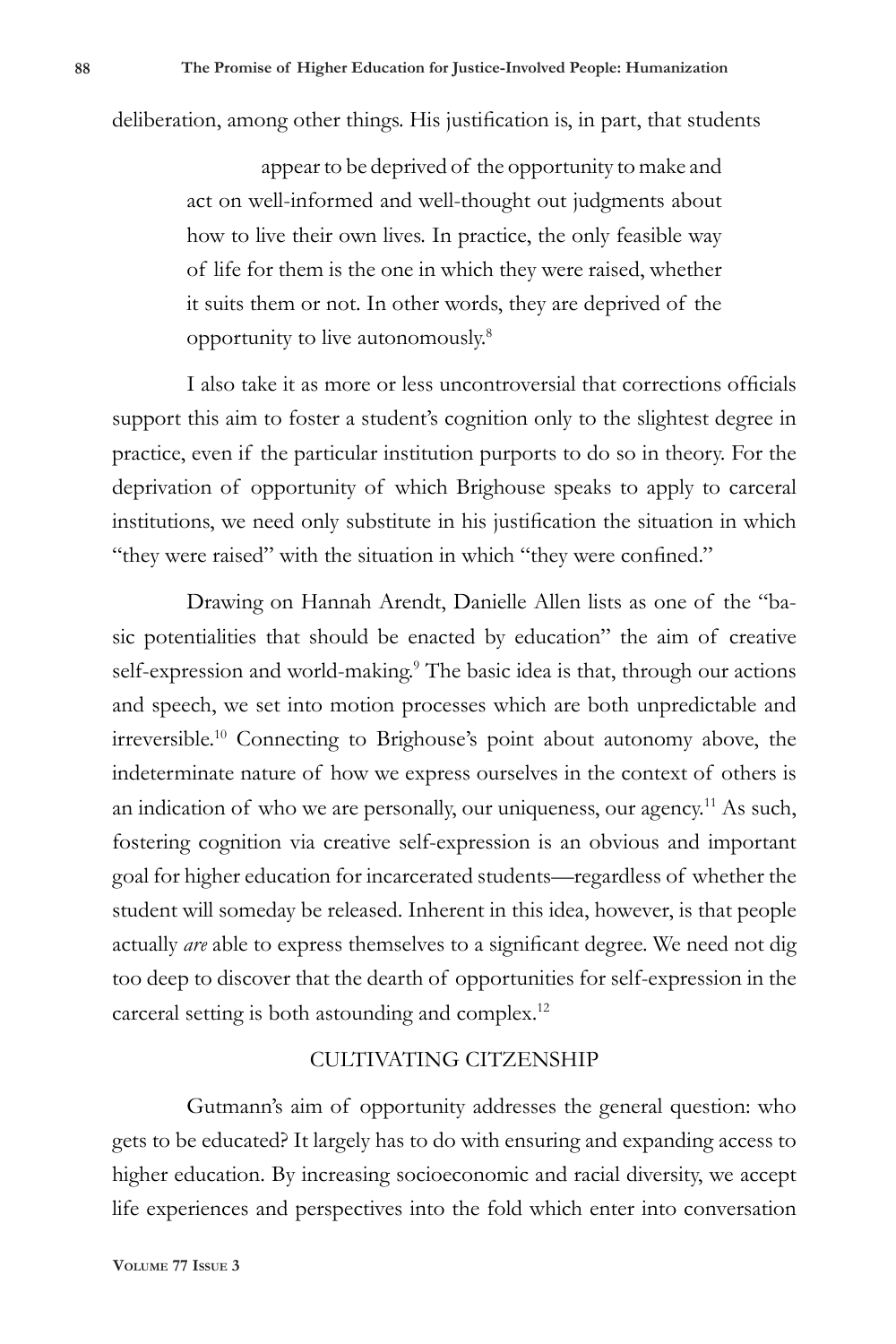#### **Dale Brown 89**

with those from the mainstream, changing both in the process.<sup>13</sup> Understanding and appreciating this diversity is key to becoming a successful actor in the U.S. Gutmann's aim of opportunity also deals with the question of whether or not we are serving as many qualified students as we could be. In both the carceral and non-carceral setting, the answer is a resounding 'no.' Despite the evidence of positive impacts resulting from higher education for justice-involved people, robust higher education programs are few and far between.

Martha Nussbaum defends liberal arts and humanities instruction for all, arguing that they are necessary for a successful democracy. If we're skittish about requiring formal humanities instruction for all, we might agree for the moment that the humanities are necessary for a robust citizenry, but that there are other ways to come to understand the humanities as to participate meaningfully as a democratic citizen besides formal humanities-based instruction.<sup>14</sup> For my purposes here, I need only highlight Nussbaum's point that critical thinking, reflection, daring imagination, and empathetic understanding are some of the skills inherent to the liberal arts and humanities which "are crucial in keeping democracies alive and awake."15

Toward this end, Allen writes about how education should prepare students for civic and political engagement. For one to be a successful civic and political actor, she claims, one needs education on what she calls "participatory readiness;"<sup>16</sup> one main component of which is verbal empowerment, which "consists of interpretive (or exegetical) and expressive skills."17 For his part, Brighouse argues that the state should "educate [individuals] so that they can be effective, and reasonable, participants in public decision making and execution."18 In *Liberating Minds*, Ellen Lagemann writes of the connection between democracy and higher education and how important civics lessons—both direct and indirect—are to college-in-prison programs. She talks about how such programs cultivate civic engagement, civic responsibility, and civic "survival"—often by way of improving communication (specifically, discourse) skills.<sup>19</sup> Only rarely are essential skills such as these imparted to incarcerated and returning citizens.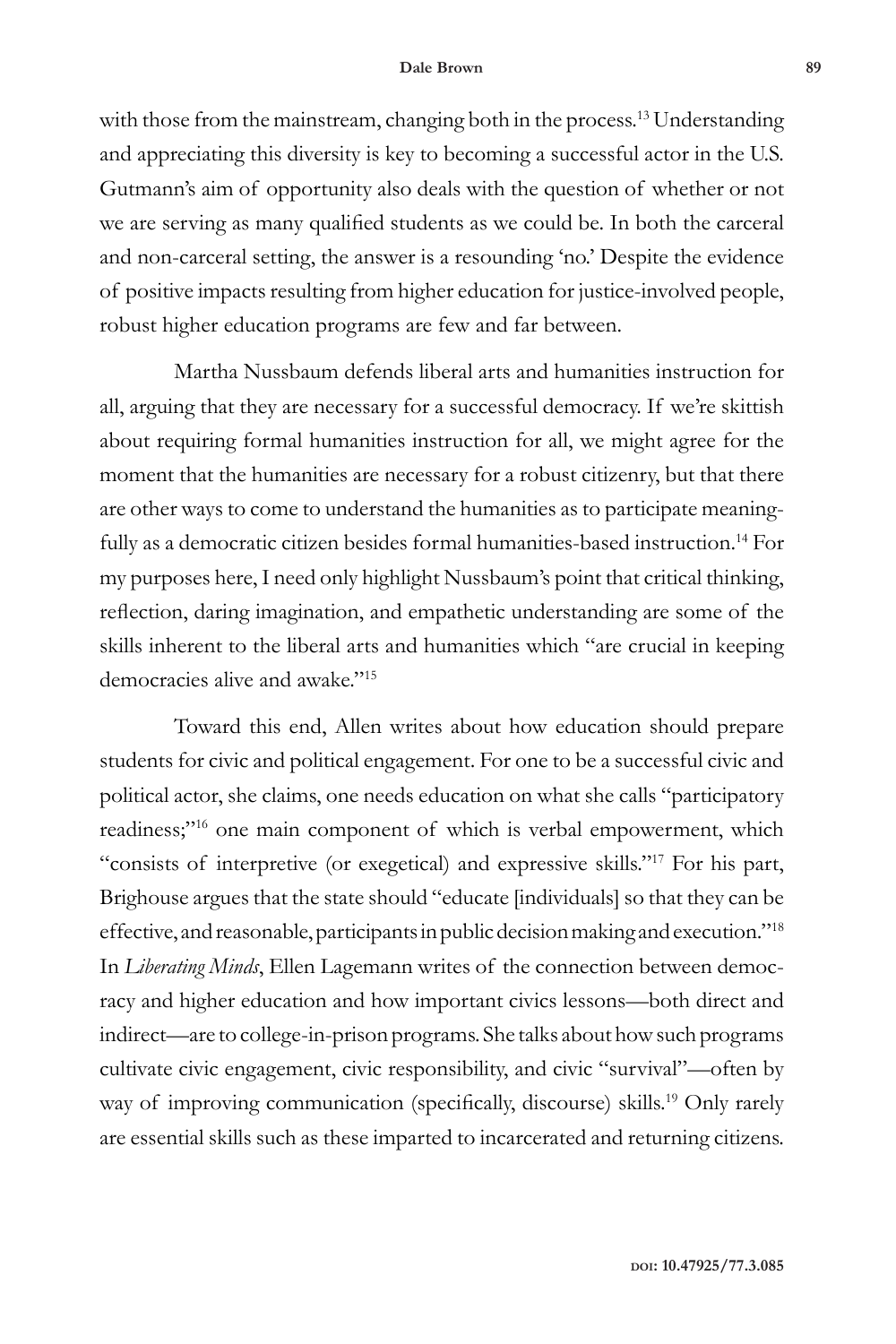#### PREPARING FOR ECONOMIC CONTRIBUTION

Even the most ardent advocates of the life of the mind must admit that gainful employment and economic participation are an important part of our twenty-first-century lives. According to Allen, we would do well to consider both a neoliberal social utilitarian *and* a eudaimonistic conception of education. And, further, that these two conceptions overlap in the service of students' educational needs. Allen advocates for what she calls a 'humanistic baseline.' This consists of the above discussed aims of creative self-expression and world-making and civic and political engagement, as well as preparing for breadwinning work. This last aim is of concern here. While Allen doesn't give much in the way of an explanation of the aim, we can take it to be sufficiently similar to Brighouse's aim of educating for economic participation. He argues that we should educate folks to be able to participate in economic life in the twenty-first century, just not for specific jobs.<sup>20</sup>

This jibes with Gutmann's aim of preparing students to make valuable contributions to society and follows directly from her aim of creative understanding described above. She encourages us to consider the value of a liberal arts education, especially when widened to apply to the context of, say, professional schools. One way creative understanding is cultivated at university is through interdisciplinary learning in which we reach beyond the understandings and traditions of a single discipline. This is a necessary requirement, according to Gutmann, when tackling the intractable problems of our time (e.g., climate, health care, human rights, immigration, etc.).<sup>21</sup> A liberal arts education broadly conceived can be beneficial to individuals and society alike. This point might be particularly important in the carceral setting where oftentimes the aim of economic contribution is cashed out in terms of vocational education. One can see the value in the acquisition of specific technical skills and still recognize the value in simultaneously broadening one's knowledge and skill base as to be able to take up another career should one become unavailable, obsolete, or untenable.

## BUILDING CHARACTER

Brighouse makes the connection between flourishing and happiness.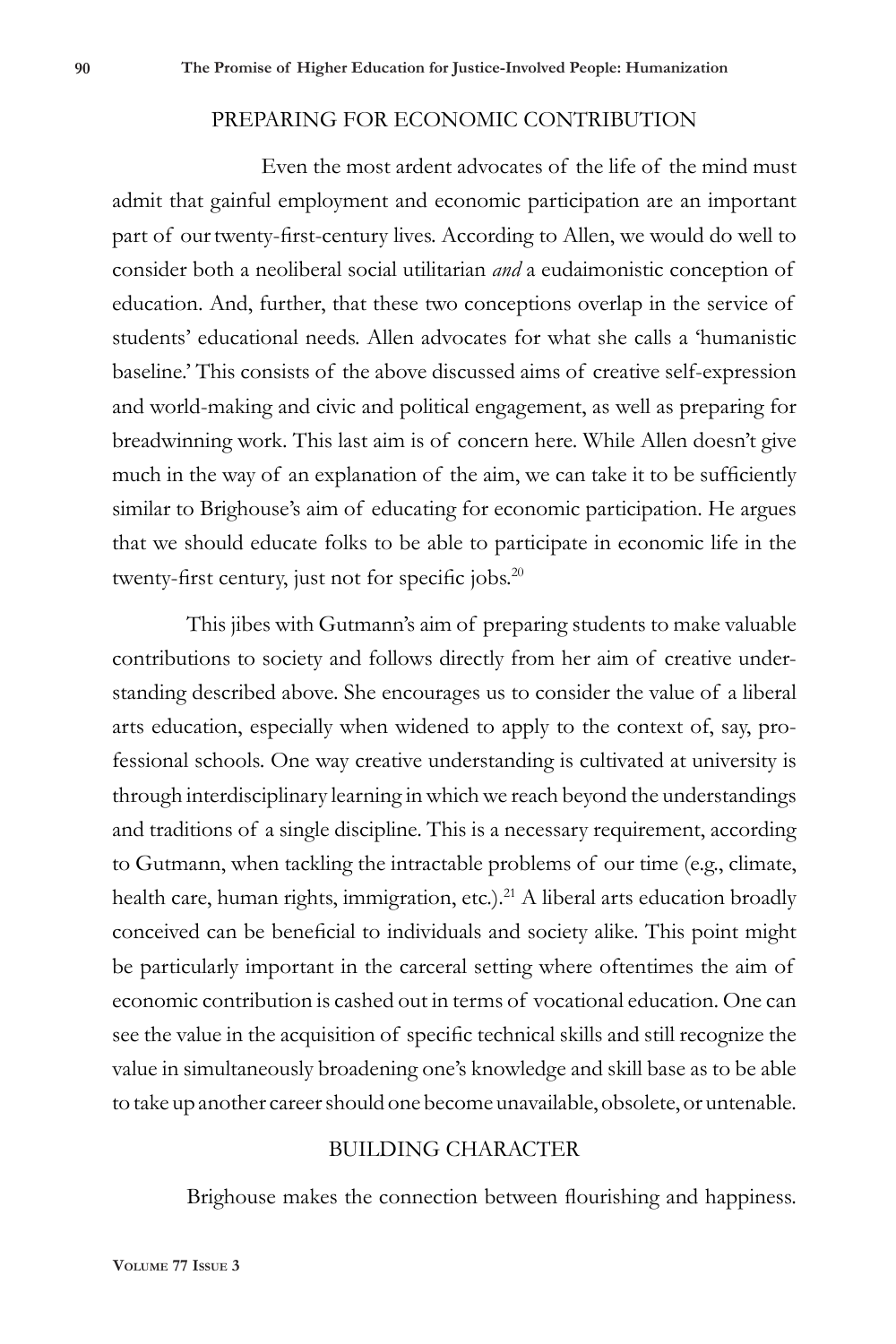He argues that the state should provide students with the means necessary to flourish in the long-term.<sup>22</sup> To live a flourishing life, other philosophers say, we must cultivate a virtuous character to a large degree, despite the fact that none of us are,<sup>23</sup> or even able to be,<sup>24</sup> perfectly virtuous. During one of my classes at the prison, we read and discussed Julia Annas's article, "The Phenomenology of Virtue," in which she explores what it is like to be a virtuous person.25 She describes character in terms of virtue, as a "disposition which is central to the person, to whom he or she is..." one that is active, persistent, and reliable.<sup>26</sup> Along these lines, Kyla Ebels-Duggan argues that, in order to develop students' autonomy, higher education should also teach students how to be charitable and humble.<sup>27</sup> Charitable interpretations allow the interpreter to find value in unfamiliar views. Humility does similar work with one's own views.

In *Intelligent Virtue*, Annas claims that virtue (and thus character) is at least partly constitutive of a flourishing life.<sup>28</sup> Virtues, she explains, are expressive of a commitment to goodness, which is a commitment to positive value.<sup>29</sup> This positive value guides how we reason in practice and so is involved in our interactions with others. Just as it is in non-carceral settings, we do not start our study of virtue and character in the carceral setting from a blank slate. We are all—and have been—moral actors, everyday moral doers. The point is that there must be some engagement with and consideration of human actions, motivations, and feelings, and how they may or may not contribute to outcomes within and without the prison setting as they collide with the lives of others.

It is the case that the *vast* majority (about 95 percent) of those currently incarcerated will one day return to the communities from which they came.<sup>30</sup> I should think that we would want those returning home to have the skills and character traits (both moral and non-moral) necessary for successful reintegration. When we treat carceral institutions as warehouses, we de-skill those we warehouse on many levels. On one level, this involves the de-emphasis of individual virtue and character. The reigning paradigm in prisons is to make good prisoners, not good people. Thus, there is no emphasis on improving character. Corrections officials seek to control prisoners' behavior in the most efficient manner possible. As a result of existing in this environment, incarcer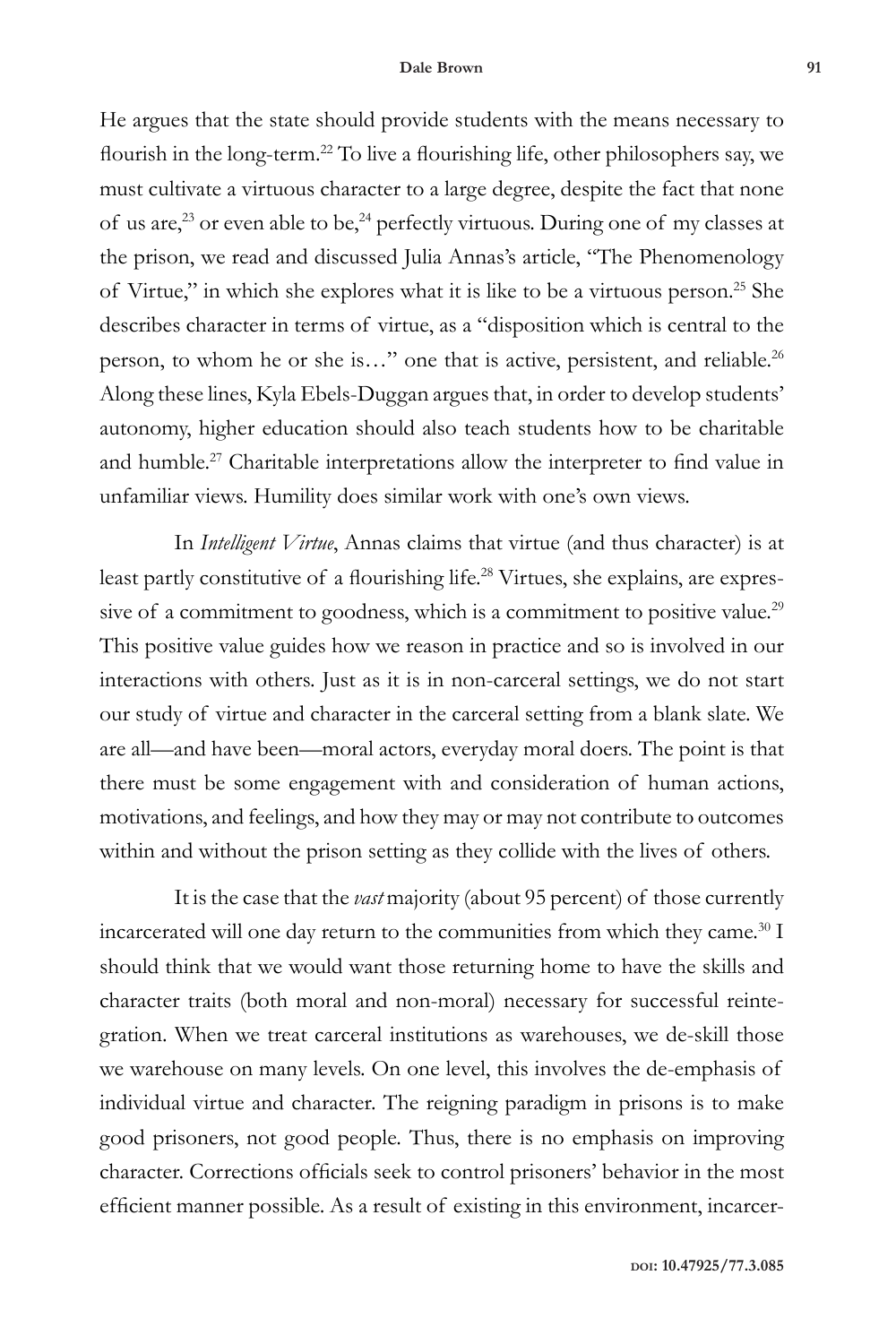ated individuals might have no choice but to conform to it; indeed, their very survival may even be predicated on this fact.

At any rate, we would want to proceed cautiously on the topic of character education in the carceral context, making sure that it is not cashed out simply in terms of following rules to govern one's behavior. A proper education, Judith Suissa tells us, gives learners the tools to ask—and wrestle with—questions concerning meaning, interpretation, and value, and, hence, the ability to make sense out of the "wonder, horror, and richness" of life.<sup>31</sup> Though this process may be at times uncomfortable, unsettling, and challenging, the learners can truly come to see for themselves what it is to live well; particularly, they learn what it is to live well not being told how to do so, but by contemplating as much of their own accord.

# THE PRECONDITION OF HIGHER EDUCATION FOR JUSTICE-INVOLVED PEOPLE: HUMANIZATION

Laudable as the 4Cs may be, our analysis of them in the carceral setting must be counterfactual—we must imagine how they might play out if they *were* to be enacted. In large part, of course, they are not. One reason I've chosen the authors whose aims we have examined above is because almost all of them make mention of flourishing as an important overall goal of education. Brighouse flat-out states that "the central purpose of education is to promote human flourishing."<sup>32</sup> Allen's humanistic baseline seeks to activate human potential toward this end as well. To be clear, I agree wholeheartedly with flourishing as an end of education. However, what contemporary aims of higher education do (at least the ones we've looked at here) *is take for granted that students are actually treated as human beings in the first place.*

At the end of an interview I recently conducted with Daniel, an individual who was incarcerated for over three decades, he spoke powerfully about the lack of educational opportunities and "how dead the time is" for incarcerated people.33 Earning his degree while incarcerated helped Daniel fight off what I've come to think of as *DeadTime*, a deteriorative force that operates over time to dehumanize individuals. DeadTime is a more articulate way of explaining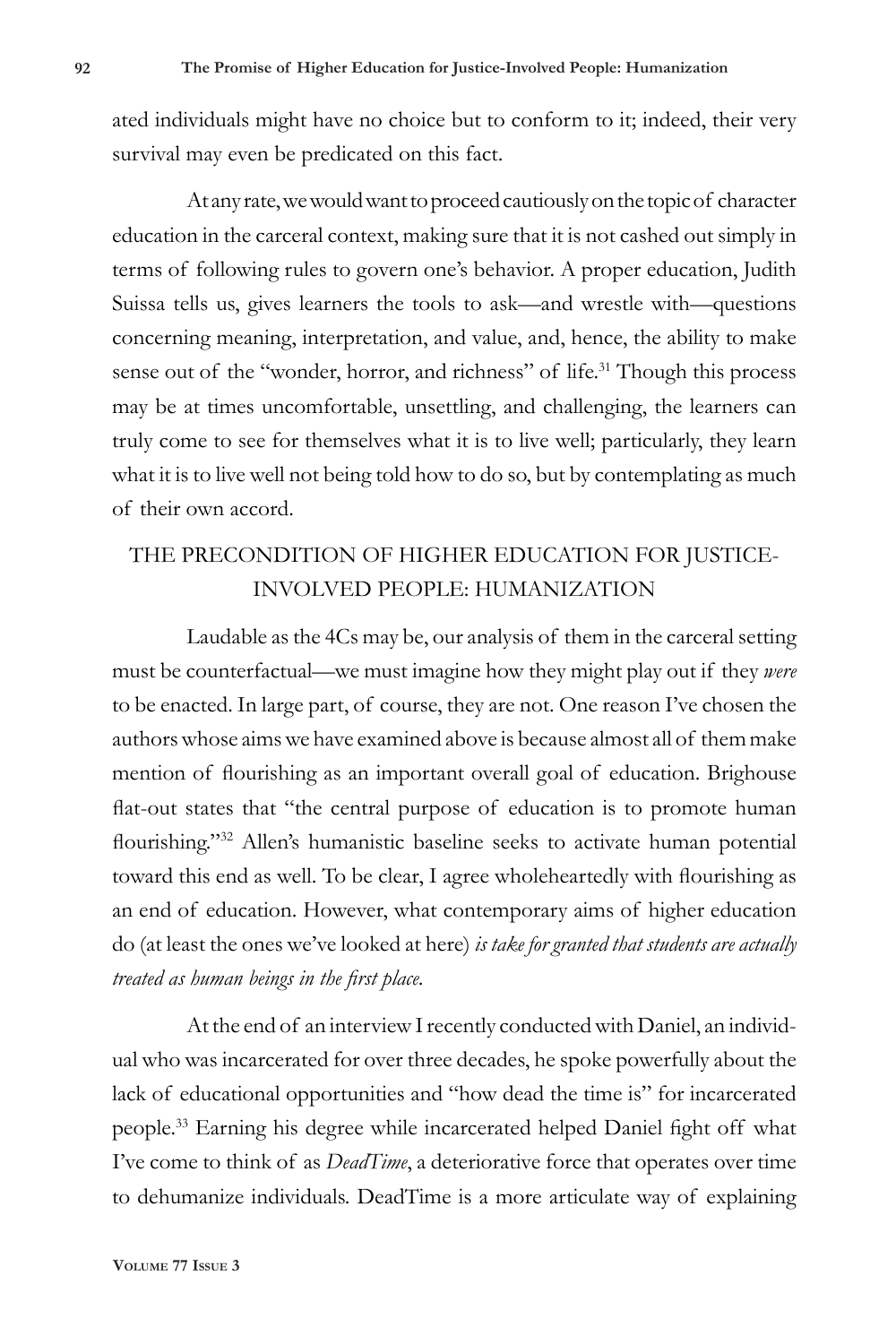the familiar concept of warehousing in carceral settings. It is brought about by the stress, neglect, and trauma of existing in environments in which the need and the desire for self-improvement is not met by the opportunity to do so. By self-improvement I mean a better understanding of reality coupled with an increased goodness of fit with one's environment. Thus, the dehumanization that occurs through DeadTime not only concerns a person's understanding and transformation of their own reality but also the environment in which they exist. What I'm suggesting here is a hybrid theory of (de)humanization based on Paulo Freire's work in *Pedagogy of the Oppressed* and Gitterman and Germain's ecological theory metaphor in the field of social work.<sup>34</sup>

Working backwards from the problem of DeadTime in order to get to the solution, then, I take humanization to be (a) the lifelong process of understanding and transforming one's reality (b) in the attempt to improve the level of fit in one's person:environment exchanges.<sup>35</sup> I'll briefly say something about each of these parts in turn. According to Freire, humanization is our ontological and historical vocation: a never-ending process of becoming more fully human, in which we engage in "reflection and action upon the world in order to transform it."36 This task centers not on implanting subject matter, but on the process of awakening individuals' critical consciousnesses. In short, a proper education seeks to liberate minds from an oppressive reality; it seeks to expand horizons and delimit our understanding of the world in which we live.

Freire rightly assigns a major role to the agent in this process (and to the revolutionary leader who works beside the to-be-liberated individual to co-transform their reality). But a proper accounting of humanization would also assign a primary role to the environment in which the agent operates. Used metaphorically, ecological theory in the field of social work suggests that we ought to consider people and their environments as a unitary system, one in which each shapes the other. The term 'person:environment' is meant to signal the reciprocal nature of the interactions we have with others and our surroundings over time. Like Freire's ontological and historical vocation, seeking goodness of fit is a never-ending process. To improve our level of fit, we need opportunities to form secure attachments with others, to be able to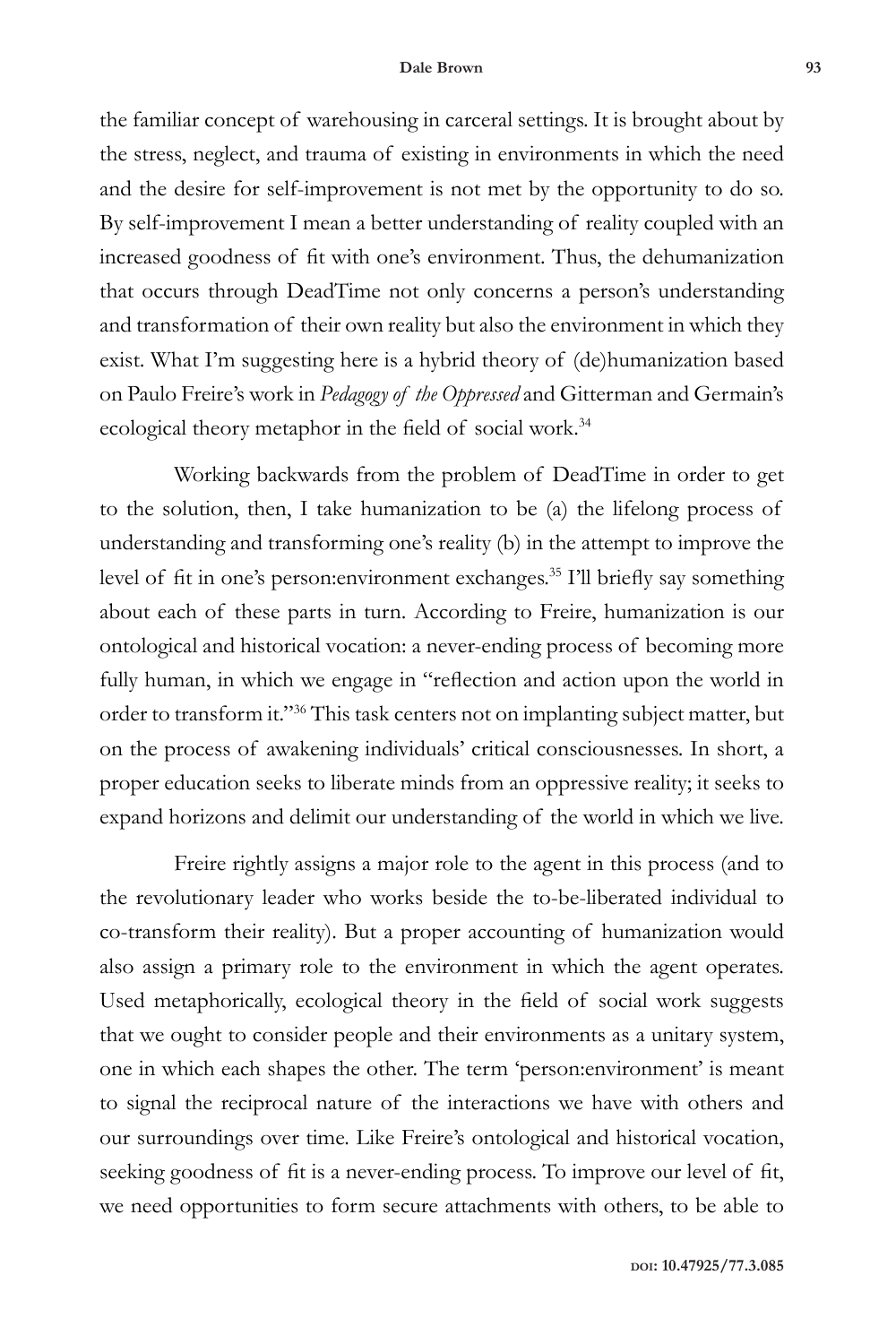cultivate and demonstrate our competence, and to operate within a safe and secure habitat. To the extent that we have these things, we foster human growth and well-being;<sup>37</sup> to the extent that we lack them, we foster squandered human potential and deterioration.

With respect to higher education for justice-involved people, a beginning sketch of a humanizing approach would look something like the following. To operate under the condition of humanization would be to adopt a relational approach in which we focus on forming secure attachments with students. This would also include fostering relationships between inside and outside students, for instance via experiential learning opportunities. At a bare minimum, this means that we are sure to address students by name and not by number. On countless occasions, my students have related to me the ways in which they have been reduced to mere numbers. Sadly, they are conditioned to represent themselves via their numerical identity.

Relatedly, operating under the condition of humanization would be to adopt a trauma-informed approach in which the relationships that are built make space to deal with the trauma and oppression students may have dealt with in their lives. There's the trauma that we might expect in a prison setting, like the story one of my students told of getting knocked unconscious by a blow to the back of the head on his first day of incarceration.<sup>38</sup> But there's also trauma that we might not expect. Still another student, a former Marine who served in Afghanistan, opened his heart to the class to tell the story of how, when his young son died of cancer, he was denied a furlough to be with him at his bedside and to attend the funeral. This same student wrote me a few days ago to say how much he missed and appreciated our classes. He also informed me that he, too, has been diagnosed with terminal cancer and will almost certainly die in prison. Yet another part of this process for practitioners would entail recognizing trauma in themselves, and that this will be thus more difficult for some than others.

To adopt a humanizing pedagogy would be to adopt a dialogue-rich approach in which students are given space to engage as peers and equals to those with whom they are learning. As with the aforementioned elements, such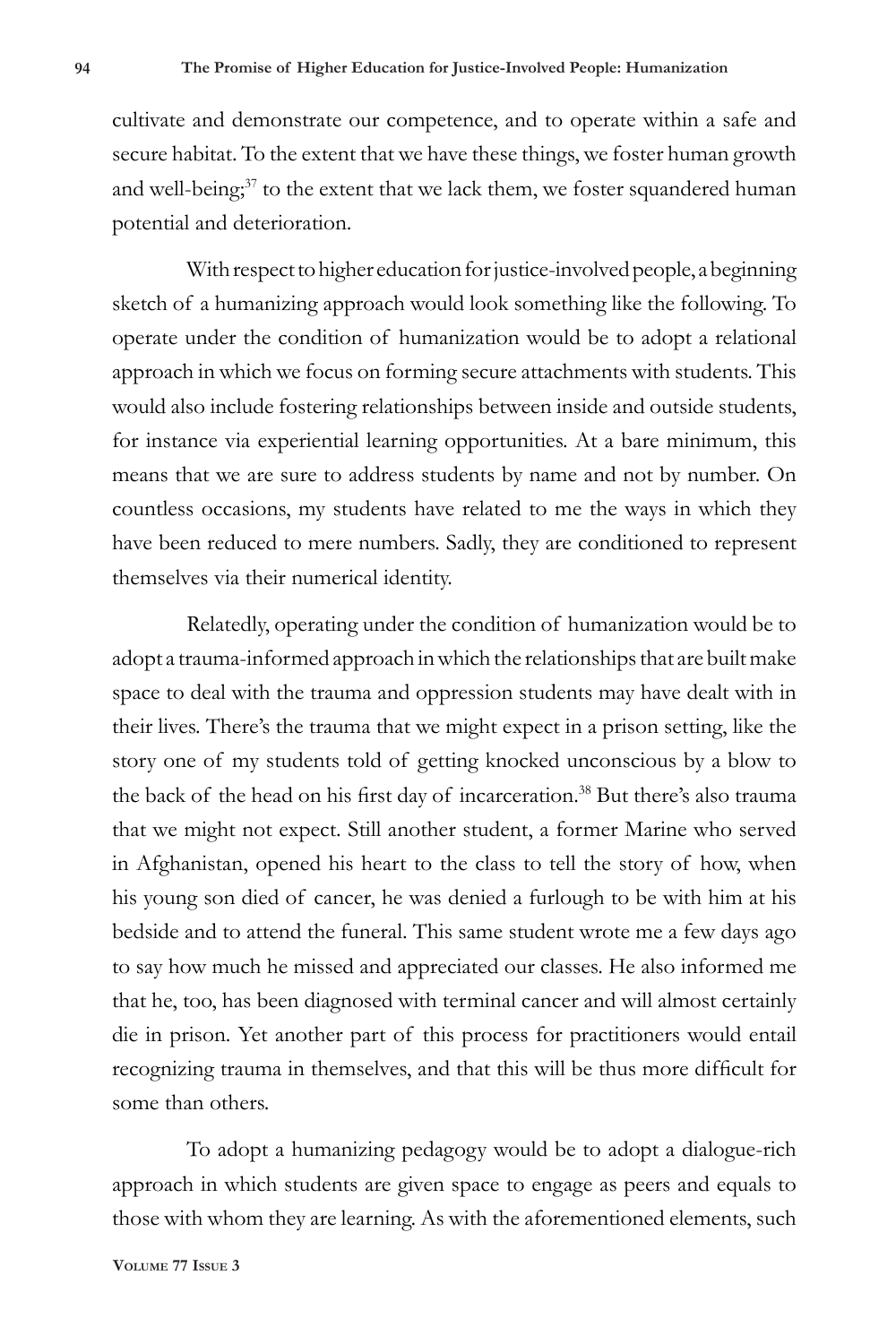#### **Dale Brown 95**

an approach is necessarily time-intensive and will eschew the typical educational power dynamic in which an instructor instructs and the students learn, in favor of what Freire refers to as the teacher-student.<sup>39</sup> Undoubtedly, so much more needs to be said about how carceral higher education would play out under the precondition of humanization. For example, the question of program content strikes me as particularly salient. Unfortunately, such an inquiry is beyond the scope of this essay and must be grappled with at another time.

Lest the reader think I'm not fairly presenting the purposes of incarceration, allow me to disclose the fact that I am not a hardcore abolitionist. I believe that some people need to be segregated from society for the good of society and for their own good as well. But I also believe that American criminal justice as it stands is dehumanizing, discriminatory, and as destructive to individuals as it is to society. We need only look to carceral institutions in Scandinavia for a glimpse of how our system of punishment could be. We learn from comparative penology that the punishment at, say, Halden Prison in Norway is the incarcerated person's loss of freedom, which is symbolized by the wall that surrounds the prison grounds. The rest of what happens inside those walls is, frankly, geared at humanizing the individual. Dehumanization is a contingent fact of our justice system, not a necessary one.

# CONCLUSION AND IMPLICATIONS FOR NON-CARCERAL HIGHER EDUCATION

Correctional administrators are not truly concerned with contemporary aims of higher education, such as those laid out by Brighouse, Gutmann, Allen, and Nussbaum, which means that they certainly aren't concerned with what I've laid out as the more fundamental precondition of humanization. It is under the precondition of humanization described above that the contemporary aims of higher education may successfully be enacted. Shedding light on the issue is, of course, only a partial solution to the problems of higher education for justice-involved people.

But it may also point to something bigger at play. When we unpack this assumption about the aims of higher education in places of incarceration and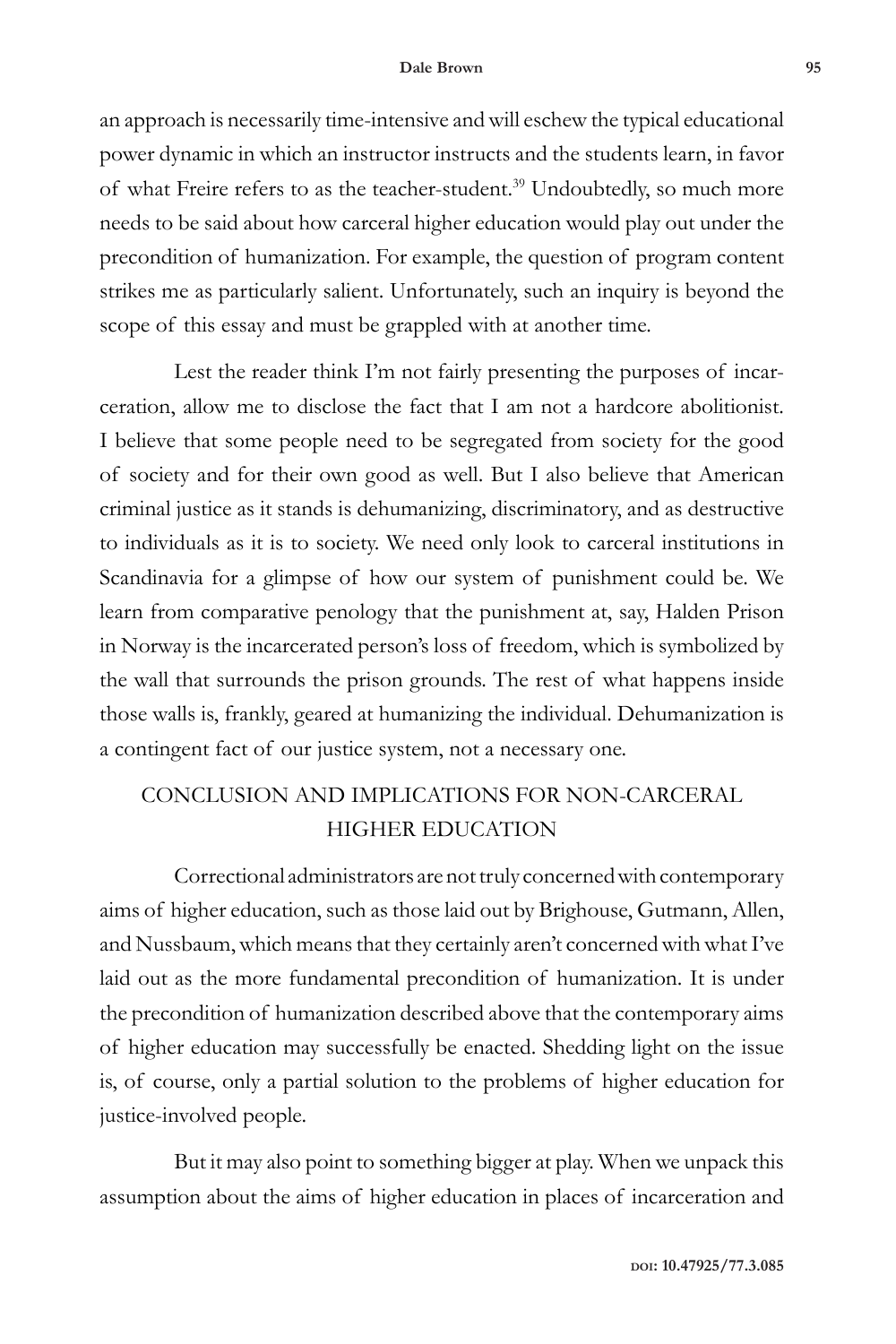detention—that individuals are treated as human beings when they are, in fact, not—we put ourselves in a better position to unpack the same assumption about non-carceral, "normal" higher education as well. The logic of instrumental justifications that we often find in schools is exposed, which might help illuminate the fact that the way we educate our students is in many cases dehumanizing.

For my purposes here, I can only point out that the neoliberal, social utilitarian justification for education reigns. Passive, lecture-driven instruction (the banking model, in Freirean terms), dwindling offerings in the humanities and its attending lack of tenure-track jobs, impersonal online classes and degrees: these are some of the familiar concepts that do the work of dehumanization in higher education. Such practices turn students into widgets. It turns them into products that we construct and ship out into the world in order to improve the economy. In this context, the familiar concept of warehousing in prisons fits right in. We ought to wonder, then, whether and to what extent DeadTime is a feature of non-carceral higher education (and beyond) as well. To be sure, there are many differences between justice-involved and non-justice-involved students that we cannot and should not ignore. Still, I should think it is a feature of education we would want to disprove and, if we cannot, dismantle, irrespective of the setting.

1 Ellen Lagemann, Liberating Minds: The Case for College in Prison (New York: The New Press, 2016), 20-21.

3 Clearly, this list is not exhaustive. I've selected these authors on the basis of their representation and influence.

4 Lagemann, Liberating Minds, 54-6.

5 I take cognition to be the mental action or process of acquiring knowledge and understanding through thought, experience, and the senses.

6 Amy Gutmann, "What Makes a University Education Worthwhile?" in The Aims of Higher Education: Problems of Morality and Justice, eds. Harry Brighouse and Michael McPherson (University of Chicago Press, 2015), 14.

<sup>2</sup> See Erin Castro and Mary Gould, "What is Higher Education in Prison?" Critical Education 9, no. 10 (2019): 1-16.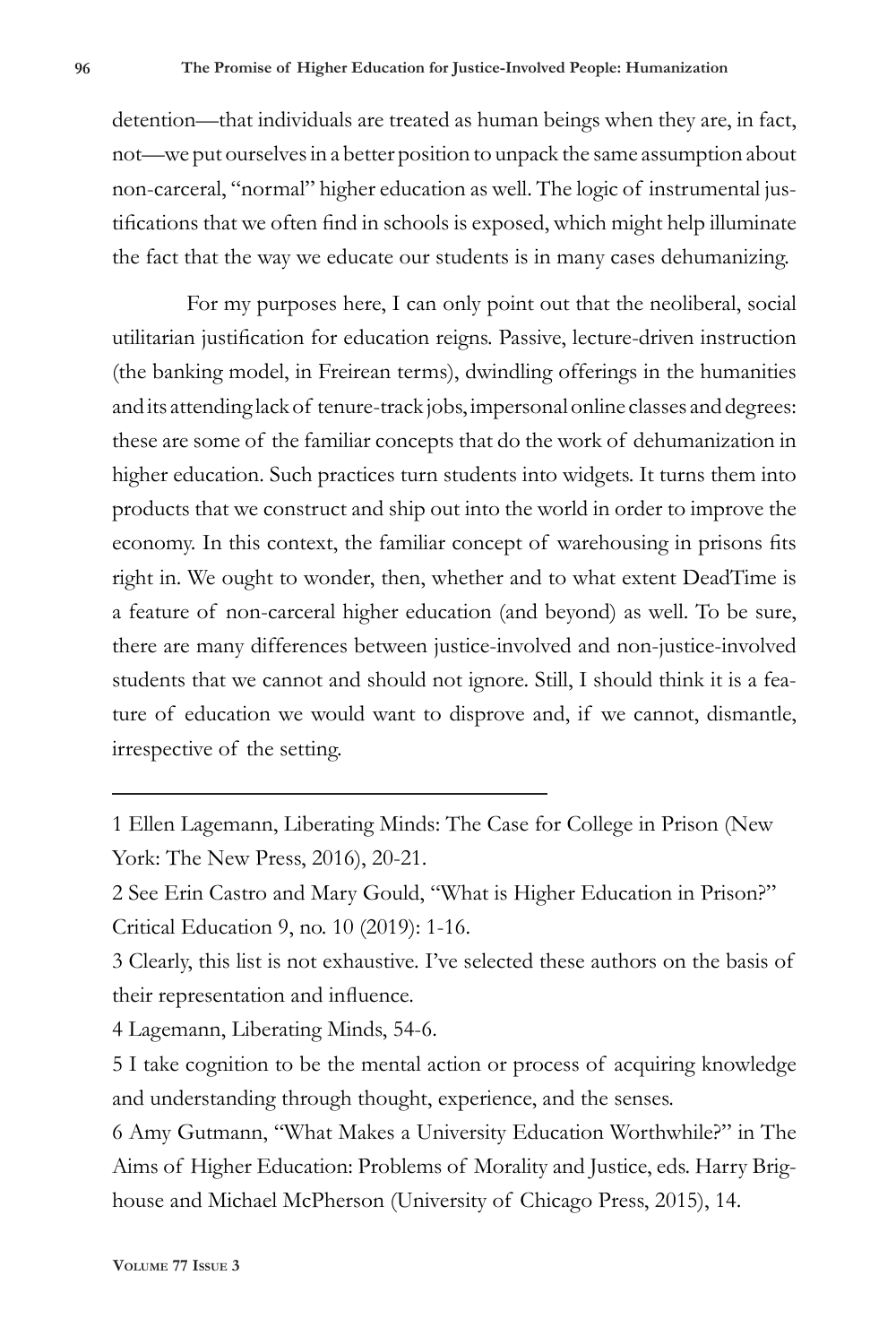7 David Foster Wallace, "This is Water: Some Thoughts, Delivered on a Significant Occasion, About Living a Compassionate Life," (Boston, MA: Little Brown, 2009).

8 Harry Brighouse, On Education (London: Routledge, 2006), 14.

9 Danielle Allen, Education and Equality (University of Chicago Press, 2016), 17.

10 Hannah Arendt, The Portable Arendt (New York: Penguin Group USA, 2000), 180.

11 Arendt, The Portable Arendt, 178-9.

12 Ben Crewe, Jason Warr, Peter Bennett, and Jason Smith, "The Emotional Geography of Prison Life," Theoretical Criminology 18, no. 1 (2014): 56-74. 13 Gutmann, "What Makes a University Education Worthwhile?" 13.

14 Christopher Bertram, "Defending the Humanities in a Liberal Society," in The Aims of Higher Education: Problems of Morality and Justice, eds. Harry Brighouse and Michael McPherson (University of Chicago Press, 2015): 42-3.

15 Martha Nussbaum, Not for Profit: Why Democracy Needs the Humanities (Princeton University Press, 2010), 7-10.

16 Allen, Education and Equality, 28.

17 Allen, Education and Equality, 39.

18 Brighouse, On Education, 2.

19 Lagemann, Liberating Minds, 95-9.

20 Brighouse, On Education, 2.

21 Gutmann, "What Makes a University Education Worthwhile?" 14.

22 Brighouse, On Education, 42.

23 Christian Miller, The Character Gap (Oxford University Press, 2018): 20.

24 See Julia Annas, Intelligent Virtue (Oxford University Press, 2011).

25 Julia Annas, "The Phenomenology of Virtue," Phenomenology and the

Cognitive Sciences 7, no. 1 (2008): 21-34.

26 Annas, Intelligent virtue, 9.

27 Gutmann, "What Makes a University Education Worthwhile?" 62.

28 Annas, Intelligent Virtue, 166-8.

29 Annas, Intelligent Virtue, 102.